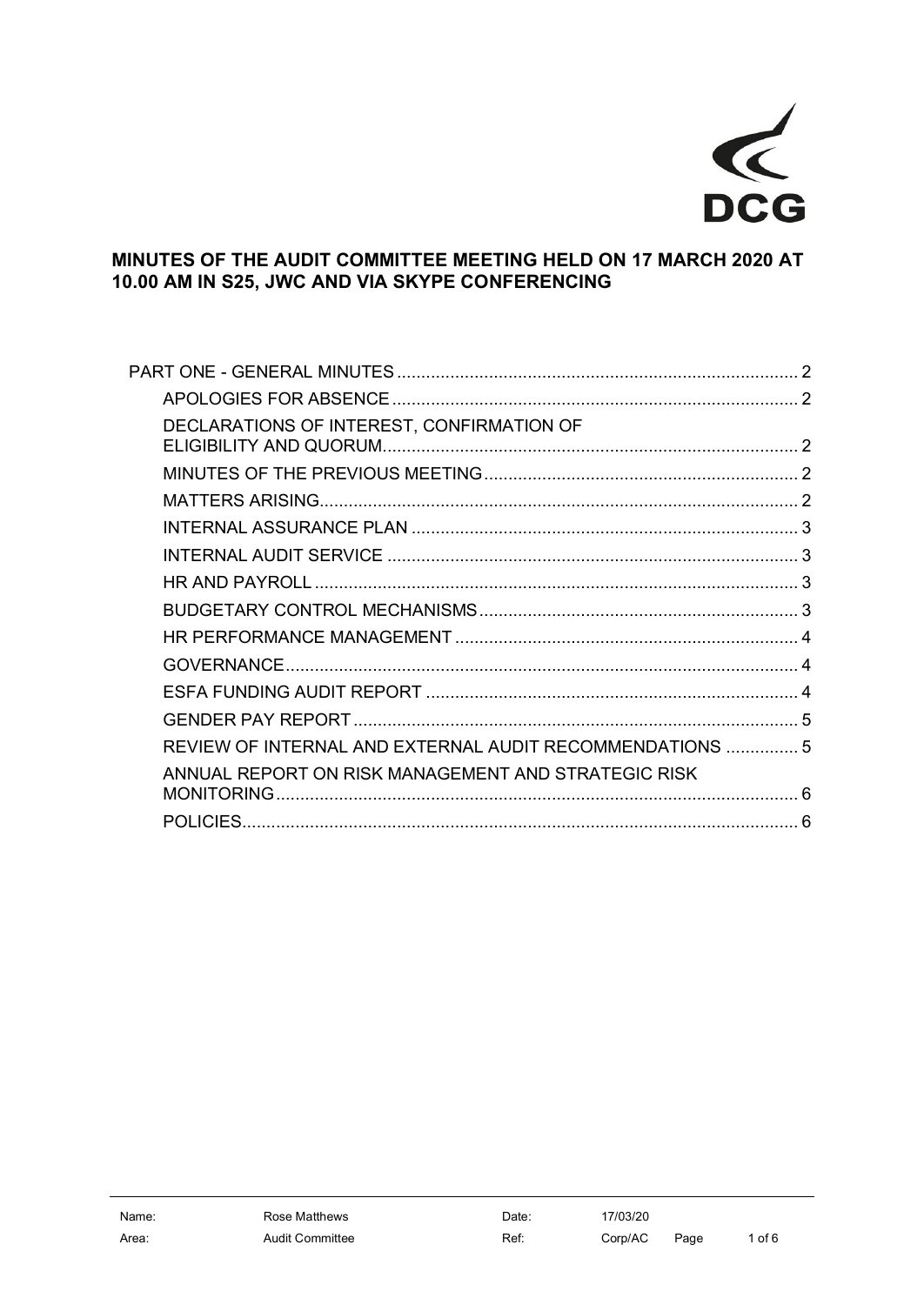

# **MINUTES OF THE AUDIT COMMITTEE MEETING HELD ON TUESDAY 17 MARCH 2020 AT 10.00 AM IN S25 JWC AND VIA SKYPE CONFERENCING**

Present: Kevin Slack (Chair), Mike Kapur, Rosslyn Green

In attendance: Richard Eaton (CFO) Michael Ford (DPO) Heather Simcox (Deputy CEO) Jonathan Creed (ICCA – Internal Auditors) Rose Matthews (Clerk)

<span id="page-1-4"></span><span id="page-1-3"></span><span id="page-1-2"></span><span id="page-1-1"></span><span id="page-1-0"></span>

| <b>PART ONE - GENERAL MINUTES</b> |                                                                                                                                                                                                                                                                            |  | <b>Date</b> |
|-----------------------------------|----------------------------------------------------------------------------------------------------------------------------------------------------------------------------------------------------------------------------------------------------------------------------|--|-------------|
| 42/19-20                          | <b>APOLOGIES FOR ABSENCE</b>                                                                                                                                                                                                                                               |  |             |
|                                   | Apologies for absence were received from Kyla Bellingall<br>and Sam Lifford of BDO.                                                                                                                                                                                        |  |             |
|                                   | Given the unprecedented circumstances due to Covid-<br>19, the meeting was held via skype. No private session<br>was held with the auditors on this occasion and the Chair<br>agreed with the Auditors that anything of concern could<br>be raised outside of the meeting. |  |             |
|                                   | Hazel Clint was unable to access the meeting via Skype<br>and as such did not take part in discussions.                                                                                                                                                                    |  |             |
| 43/19-20                          | DECLARATIONS OF INTEREST, CONFIRMATION OF<br><b>ELIGIBILITY AND QUORUM</b>                                                                                                                                                                                                 |  |             |
|                                   | All members were eligible and the meeting was<br>confirmed to be quorate.                                                                                                                                                                                                  |  |             |
|                                   | There were no new declarations.                                                                                                                                                                                                                                            |  |             |
| 44/19-20                          | MINUTES OF THE PREVIOUS MEETING                                                                                                                                                                                                                                            |  |             |
|                                   | <b>RESOLVED:</b> The minutes of the meeting held on 26<br>November 2019 were formally approved.                                                                                                                                                                            |  |             |
| 45/19-20                          | <b>MATTERS ARISING</b>                                                                                                                                                                                                                                                     |  |             |
| 27/19-20                          | The CFO would respond regarding the HR and Payroll<br>when discussed as part of the agenda item later in the<br>meeting.                                                                                                                                                   |  |             |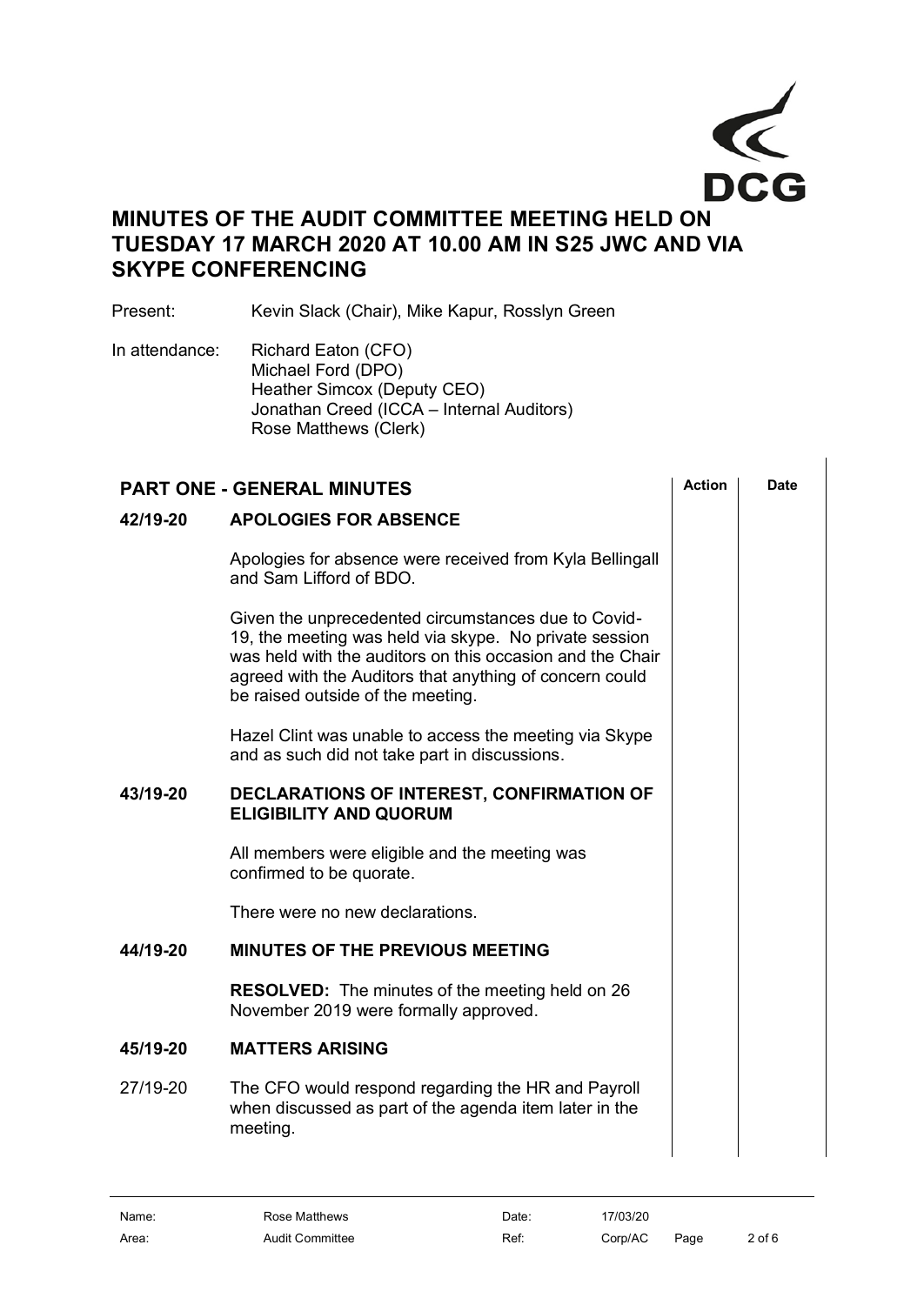<span id="page-2-2"></span><span id="page-2-1"></span><span id="page-2-0"></span>

| 28/19-2    |                                                                                                                                                                                                                                                                                                                                                                                                                  |            |          |
|------------|------------------------------------------------------------------------------------------------------------------------------------------------------------------------------------------------------------------------------------------------------------------------------------------------------------------------------------------------------------------------------------------------------------------|------------|----------|
|            | The External Auditor Completion Report had been<br>updated and circulated.                                                                                                                                                                                                                                                                                                                                       |            |          |
|            | The Finance Committee reviewed the subsidiary<br>accounts and agreed to retain the current format. They<br>did however agree to review in the future.                                                                                                                                                                                                                                                            |            |          |
| 29/19-20   | The ESFA Self-Assessment Questionnaire was<br>presented and approved by Corporation. However, it<br>remained under review and would be used as a working<br>document throughout the year.                                                                                                                                                                                                                        |            |          |
| 34/19-20   | The Clerk updated the Committee's Annual Report to<br>reflect Mike Kapur's feedback despite being unable to<br>attend some meetings and the report was presented to<br>Corporation at its meeting on 16 December 2019.                                                                                                                                                                                           |            |          |
| 35/19-20   | All policies were approved by the Corporation at is<br>December 2019 meeting.                                                                                                                                                                                                                                                                                                                                    |            |          |
| 46/19-20   | <b>INTERNAL ASSURANCE PLAN</b>                                                                                                                                                                                                                                                                                                                                                                                   |            |          |
|            | The Internal Assurance Plan progress was shared with<br>the Committee and discussed.                                                                                                                                                                                                                                                                                                                             |            |          |
| 46/19-20.1 | <b>INTERNAL AUDIT SERVICE</b><br><b>HR AND PAYROLL</b>                                                                                                                                                                                                                                                                                                                                                           |            |          |
|            | Jonathan Creed of Internal Auditors, ICCA presented the<br>HR and Payroll report, a verbal update of which had<br>been presented at the previous meeting.                                                                                                                                                                                                                                                        |            |          |
|            | The scope of the report was to provide assurance that<br>effective systems, controls and processes were in place<br>to support the accuracy of the Group's payroll.                                                                                                                                                                                                                                              |            |          |
|            | Overall, the report provided adequate assurance in terms<br>of design and application. Two low recommendations<br>were made and one high recommendation which related<br>to segregation of duties and it was recommended an<br>independent check be undertaken prior to submitting<br>each monthly payroll in relation to starters, leavers and<br>any amendments. This would be implemented from April<br>2020. |            |          |
|            | Rosslyn Green questioned one of the low risks relating to<br>expenses and the CFO agreed to sample each month.                                                                                                                                                                                                                                                                                                   | <b>CFO</b> | 16/06/20 |
| 46/19-20.2 | <b>BUDGETARY CONTROL MECHANISMS</b>                                                                                                                                                                                                                                                                                                                                                                              |            |          |
|            | Jonathan Creed went onto present the Budgetary Control<br>Mechanisms Report which was carried out in late<br>January, with the aim of providing assurance the<br>budgetary control mechanism were effective.                                                                                                                                                                                                     |            |          |
|            | The report provided substantial assurance with one<br>recommendation regarding optimising the business                                                                                                                                                                                                                                                                                                           |            |          |

<span id="page-2-3"></span>

| Name: | Rose Matthews   | Date: | 17/03/20 |      |            |
|-------|-----------------|-------|----------|------|------------|
| Area: | Audit Committee | Ref:  | Corp/AC  | Page | $3$ of $6$ |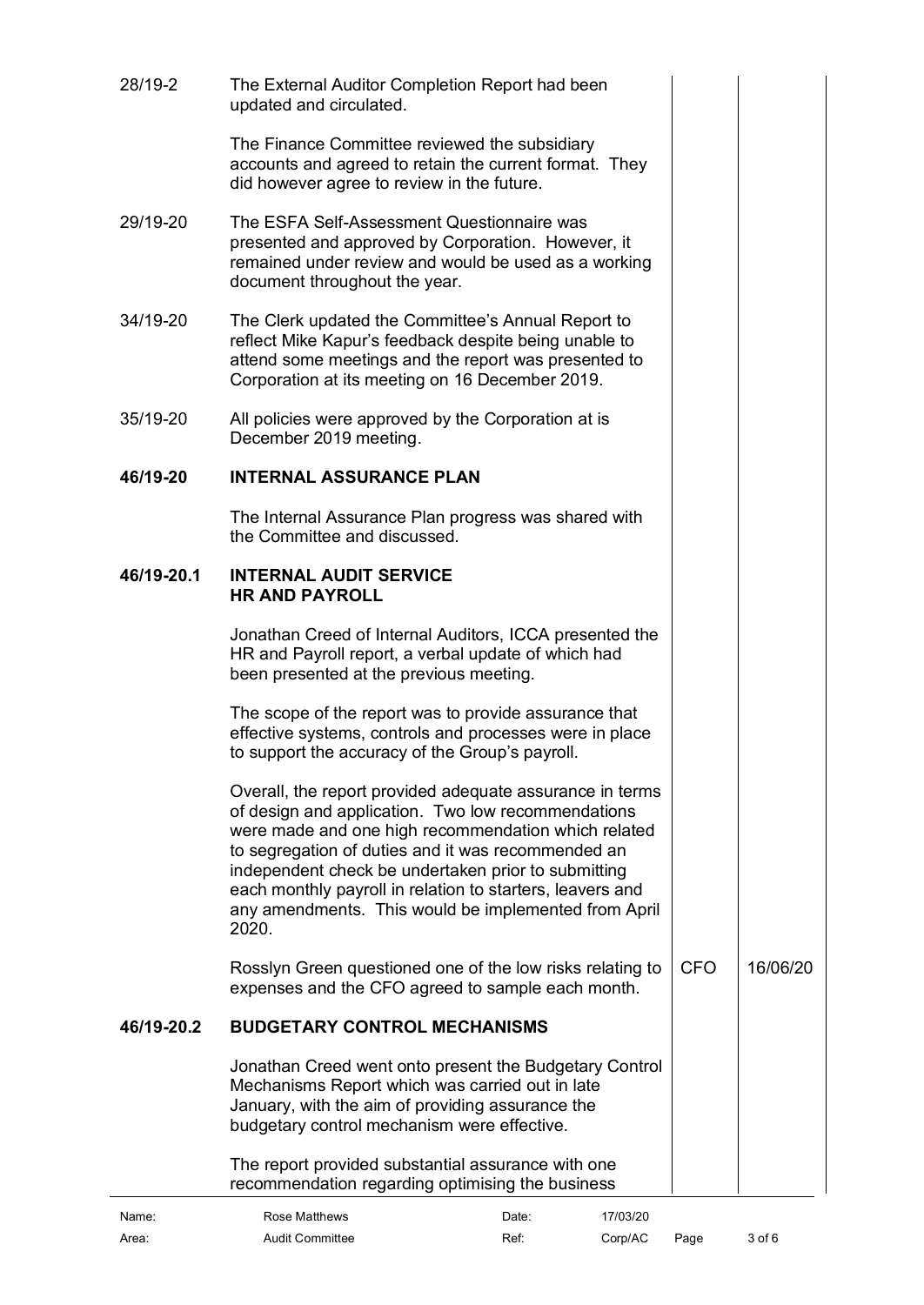<span id="page-3-1"></span><span id="page-3-0"></span>

| Name:      | Rose Matthews<br>17/03/20<br>Date:                                                                                                                                                                                                                                                                                |                     |          |
|------------|-------------------------------------------------------------------------------------------------------------------------------------------------------------------------------------------------------------------------------------------------------------------------------------------------------------------|---------------------|----------|
|            | There were no major concerns identified from the report,<br>but the CFO was keen to ensure the Group maintained its<br>controls.                                                                                                                                                                                  |                     |          |
|            | The CFO discussed the Executive summary and pulled<br>out the key points of interest for the Committee. Action<br>planning was well underway and the CFO explained the<br>background with regard to the apprenticeship provision<br>related<br>multiple<br>changes<br>to<br>in<br>apprenticeship<br>requirements. |                     |          |
|            | A substantial report had been provided following the audit,<br>which had been carried out by RSM.                                                                                                                                                                                                                 |                     |          |
|            | Members recalled verbal feedback was received at the<br>previous meeting on the ESFA's Funding Audit carried out<br>in September 2019.                                                                                                                                                                            |                     |          |
| 47/19-20   | <b>ESFA FUNDING AUDIT REPORT</b>                                                                                                                                                                                                                                                                                  |                     |          |
|            | This would be discussed in further detail at the next<br>meeting.                                                                                                                                                                                                                                                 |                     |          |
|            | A brief verbal overview was provided on the Corporate<br>Governance Report, which provided substantial<br>assurance, with one low risk recommendation.                                                                                                                                                            |                     |          |
| 46/19-20.4 | <b>GOVERNANCE</b>                                                                                                                                                                                                                                                                                                 |                     |          |
|            | The report provided reasonable assurance.                                                                                                                                                                                                                                                                         |                     |          |
|            | The internal Auditors provided a brief verbal summary of<br>the HR Performance Management Report which would<br>be presented at the next meeting.                                                                                                                                                                 |                     |          |
| 46/19-20.3 | <b>HR PERFORMANCE MANAGEMENT</b>                                                                                                                                                                                                                                                                                  |                     |          |
|            | Rosslyn Green questioned the reference to management<br>accounts which was clarified. The Committee Chair asked<br>if a brief set of KPIs could be provided for September's<br>meeting indicating whether the Group was in line with<br>budget and recruitment levels.                                            | CFO/<br><b>DCEO</b> | Sept '20 |
|            | Mike Kapur suggested to strengthen the engagement, it<br>might be an idea to get those with budgetary<br>responsibilities together with the finance team to share<br>any concerns and ideas. The Deputy CEO and CFO<br>agreed to implement.                                                                       | <b>CFO</b>          | 16/06/20 |
|            | The Deputy CEO reminded Members of the internal audit<br>report last year and that the CFO was in the process of<br>reviewing the optimisation of roles with team.                                                                                                                                                |                     |          |
|            | partnering model. Action had already been implemented<br>with regular team meetings in place to share best<br>practice.                                                                                                                                                                                           |                     |          |

<span id="page-3-2"></span>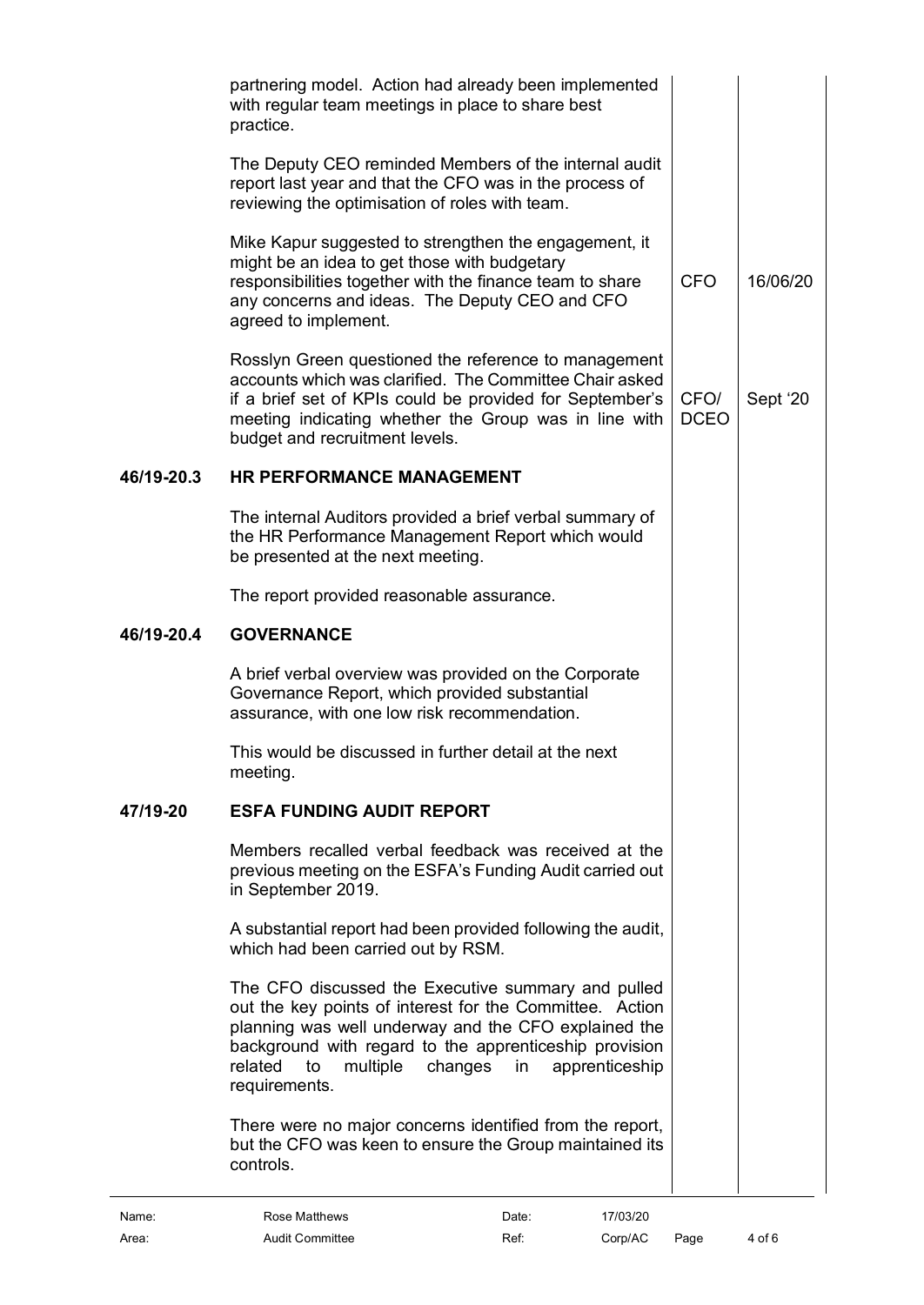The financial implications were discussed and it was noted funding applications were not materially affected.

The Deputy CEO confirmed overall the Executive team were pleased with the outcome of the report.

# **48/19-20 GENDER PAY REPORT**

<span id="page-4-0"></span>The CFO presented the Gender Pay Report, which required publication by 31 March 2020.

The mean and median hourly rate for males had increased from the previous year. This increase was due to recruitment of around 20 male engineering lecturers. It was noted whilst the Group had more female employees, their job roles were on a lower salary.

The Chair asked if these figures also included the cleaning employees, but it was confirmed not.

DCG's mean gender pay gap was significantly lower than the whole economy and the education sector. Comparison against other local colleges was favourable.

Mike Kapur suggested sampling people in one area carrying out the same roles and comparing. It was noted this may be difficult as dependent on length of service employees carrying out the same role could be on different positions on the salary scale. Overall, employees carrying out the same roles were appointed on the same salary. The exception lay with those competitive industries such as engineering where salary has to be competitive in order to recruit. Mike Kapur pointed out this could be an area that could fall inadvertently into creating an unintentional pay gap.

The CFO agreed to breakdown the split between teaching and non-teaching staff and also agreed to compare the engineering lecturers against any females in the same post, which would identify any gender disparity.

#### **49/19-20 REVIEW OF INTERNAL AND EXTERNAL AUDIT RECOMMENDATIONS**

<span id="page-4-1"></span>Michael Ford shared the Internal and External Recommendations Monitoring Report, 27 of the 31 actions had been completed. The others remained on target for completion.

Only those actions completed since the last audit had been included. The report had included actions from the ICCA audit in June which had since been revised following the ESFA Funding Audit.

It was clarified the sign off dates were the dates the reports were signed off by the Executive and not the dates on the report.